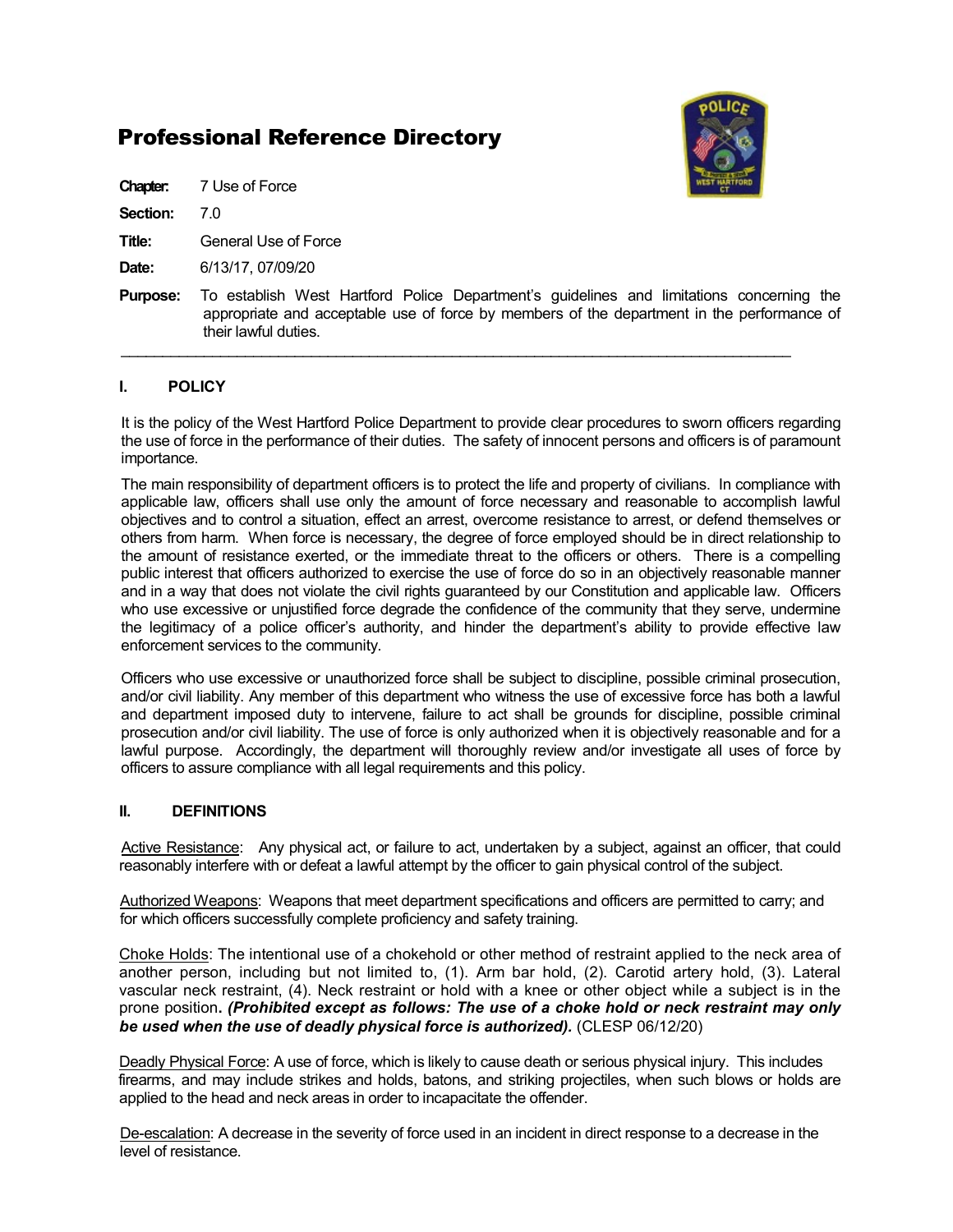Electronic Control Weapon (ECW):An incapacitating weapon used for subduing a person by administering an electric shock for the purpose of disrupting superficial voluntary muscle functions. This is an intermediaterange weapon and is classified as Non-deadly. The weapon should only be used when an officer is met with a certain degree of resistance or aggression through either actions or words.

Excited Delirium: Is broadly defined as a state of agitation, excitability, paranoia, aggression, and apparent immunity to pain, often associated with stimulant use and certain psychiatric disorders.

Exigent Circumstances: Those circumstances that would cause a reasonable person to believe that a particular action is necessary to prevent physical harm to an individual, the destruction of relevant evidence, the escape of a suspect, or some other consequence improperly inhibiting legitimate law enforcement efforts.

Force: Use of Force is anything above the mere escorting or handcuffing of a person. Utilizing appropriate force is lawful if it is **objectively reasonable** under the circumstances to effect an arrest, or protect the officer or other person. Force is any physical strike or instrumental contact with a person; any intentional attempted physical strike or instrumental contact that does not take effect or any significant physical contact that restricts the movement of a person. The term includes the discharge of a firearm, or pointing a firearm at or in the direction of a human being, use of chemical spray, use of impact weapons, use of electronic control weapons (ECW), or hard hands, taking of a subject to the ground, or the deployment of a canine.

Great Bodily Harm/Serious Physical Injury: Serious bodily injury that creates a substantial risk of death, causes serious or permanent disfigurement, or results in long-term loss or impairment of the functioning of any bodily member or organ.

Harm: Injury inflicted upon a person, whether visible or not.

Imminent Threat: An officer's reasonable perception of impending danger, death, or serious injury from any action or outcome that may occur during an encounter. A subject may pose an imminent or impending threat even if he or she is not pointing a weapon at the officer but has, for example, a weapon within reach, is running for cover carrying a weapon, or running to a place where the officer has reason to believe a weapon is available.

Impact Weapons:Department approved tools that provide a method for gaining control of a subject when lethal force is not justified, but when empty hand control techniques are not sufficient to effect control.

Level of Resistance: The amount of force used by a subject to resist compliance with the lawful order or action of an officer.

Non-Deadly:Any force used by an officer that would not reasonably be expected to cause death.

Objectively Reasonable Force: The degree of force used in effecting an arrest, investigatory stop, or other seizure is evaluated by using an objective, reasonable police officer standard. The reasonableness of each particular use of force will be judged from the perspective of a reasonable officer on the scene, based on the facts and circumstances known to and confronting the officer at the time. (See, *Graham v. Connor*, 490 US 388 (1989).) In determining the appropriate level of force to be used, officers shall evaluate each situation in light of the unique facts and circumstances of each case. Those factors include, but are not limited to, the seriousness of the crime or suspected offense; the level of threat or resistance presented by the subject; the risk or apparent attempt by the subject to escape; and whether the subject was posing an imminent threat to officers or others.

Oleoresin Capsicum (OC) Spray: An inflammatory agent that irritates the mucus membranes and eyes to cause tears and pain. It is an intermediate range weapon that is classified as being Non-deadly. It should only be used, however, when an officer is met with a certain degree of resistance or aggression through either actions or words.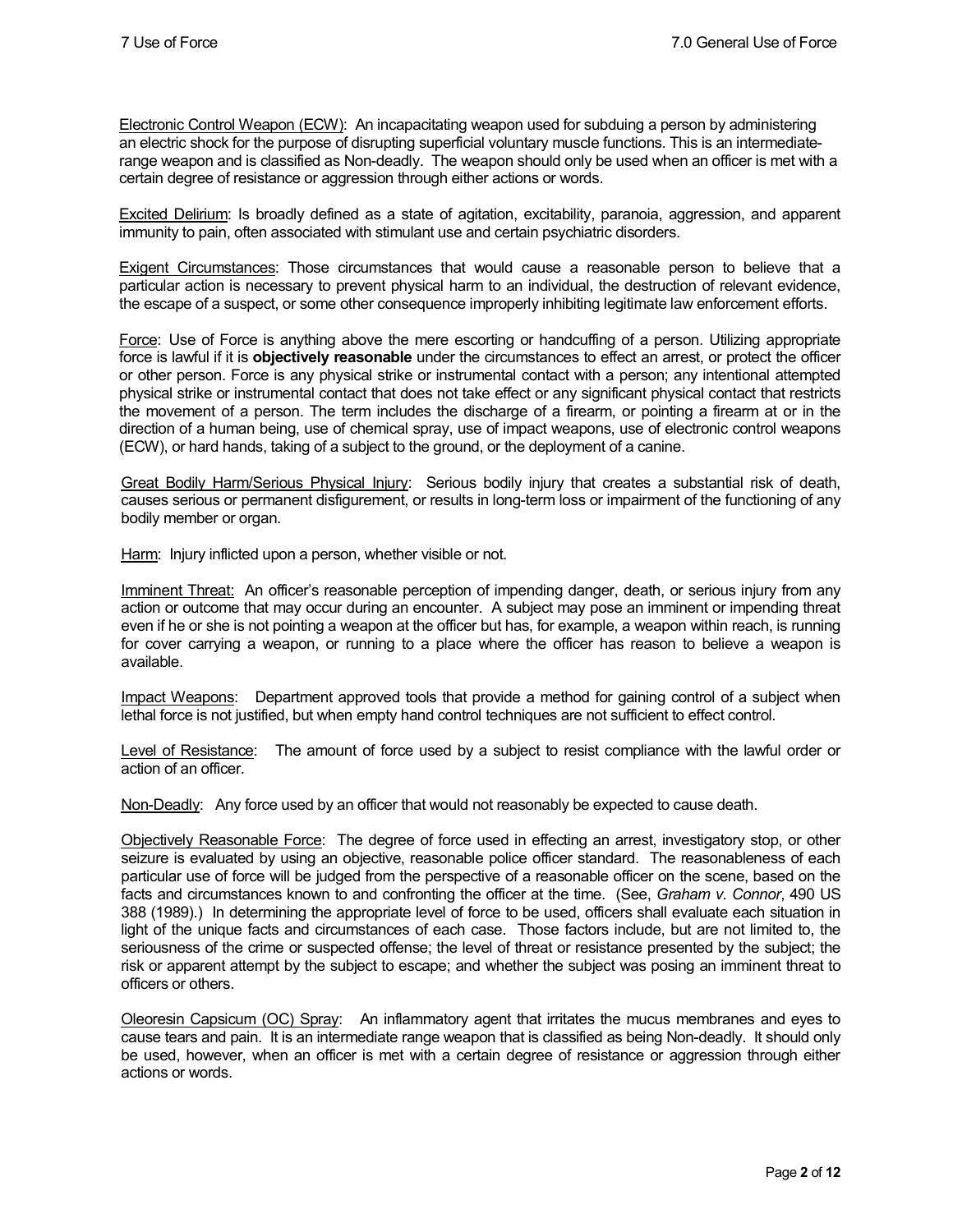Passive Resistance: When a subject does not cooperate with an officer's commands, but does not take action to prevent being taken into custody. For example, a protestor who lies down in front of a doorway and must be carried away upon arrest.

Physical Force: Any force that exceeds mere touching.

Positional Asphyxia: also known as postural asphyxia, is a form of asphyxia occurring when someone's body position prevents the person from breathing adequately.

Reasonable Belief: Facts or circumstances that would cause a reasonable, similarly-trained police officer to act or think in a similar manner, under similar circumstances.

Reasonable Force: The level of force that is objectively reasonable to accomplish a lawful purpose.

Verbal Commands: The use of advice, persuasion, warnings, and or clear directions prior to resorting to actual physical force. In an arrest situation, officers shall, when feasible, give the arrestee simple directions with which the arrestee is encouraged to comply. Verbal commands are the most desirable method of dealing with an arrest situation.

#### **III. PROCEDURES**

#### A. General

- 1. Officers shall use verbal commands or advisements, warnings, verbal persuasion, and verbal instructions when possible before resorting to force.
- 2. All officers are required to deploy de-escalation/calming strategies and/or verbal warnings prior to the use of force with such actions subject to concerns of officer and public safety.
- 3. When feasible based on the circumstances, officers will use disengagements, area containment, surveillance, waiting on a subject, summoning reinforcements and/or calling in specialized units, in order to reduce the need for force and thereby increase officer, suspect and civilian safety.
- 4. Officers shall allow individuals time to submit to arrest before force is used, whenever possible.
- 5. A supervisor should respond to the scene when force greater than compliant handcuffing is applied.
- B. Use of Force Authorization and Limitations

Officers of the department are authorized to use only the amount of force necessary to accomplish lawful objectives. Objectively reasonable force may be used:

- 1. To effect an arrest or prevent the escape from custody of a person whom the officer reasonably believes has committed an offense.
- 2. To defend the officer or others from the use, or imminent use, of physical force.
- 3. To take persons into protective custody when authorized by law, such as persons who are a danger to themselves or others, persons incapacitated by alcohol, and/or runaway children.
- 4. To prevent someone from committing suicide or inflicting serious physical injury upon themselves.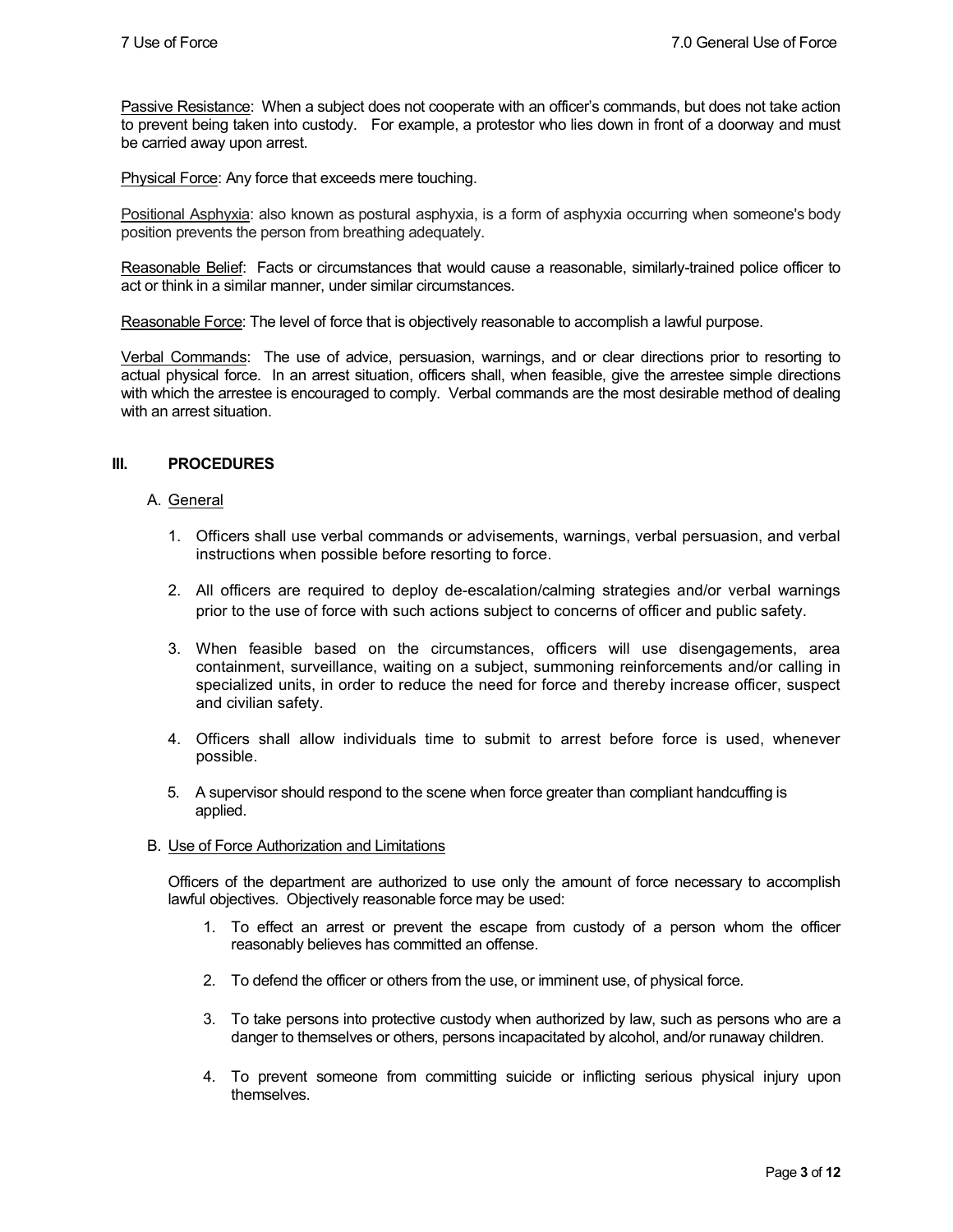- 5. To assist a licensed physician or psychologist in providing necessary medical treatment.
- 6. To control a situation, and to overcome passive or active resistance to a lawful order.
- 7. To neutralize an unlawful assault and defend themselves or others from harm.
- 8. The authorized use of physical force ends when resistance ceases and/or the officer has accomplished the purpose necessitating the use of force. Justification for the use of force is limited to the facts known or perceived by the officer at the time such force is used, including levels of resistance, suspect's behavioral cues, the number of officers and/or offenders present, and the availability of other options.
- 9. Force shall never be used to subject a person to torture and/or other cruel, inhumane, or degrading treatment or punishment. All members of this department have an obligation as follows:
	- a. A requirement that an officer who directly observes a use of force that is unreasonable, excessive or otherwise in violation with the agency's use of force policy and/or a violation of state or federal statute (illegal), shall contact a supervisor as soon as practicable;
	- b. A requirement that an officer will act to intervene and stop the unreasonable, excessive, or illegal use of force by another police officer;
	- c. A requirement that a supervising officer that directly observes unreasonable, excessive, or illegal use of force shall issue a direct order to stop the violation;
	- d. A requirement that officers who have knowledge of excessive, unreasonable, or illegal use of force against a person shall notify a supervisor and submit a written incident report to a supervisor in a timely fashion; and
	- e. All members are prohibited against retaliation for any officer that intervenes against excessive use of force, reports misconduct, or cooperates in an internal investigation. (CLESP 06/12/20)
- 10. All sworn personnel shall receive in-service training on all department use of force policies.

# C. Verbal Warnings

When tactically feasible, an officer will identify him/herself as a police officer and issue verbal commands and warnings prior to the use of force. When feasible, an officer will allow the subject an opportunity to comply with the officer's verbal commands. A verbal warning is not required in exigent circumstances where the officer has to make a split second decision, or if the officer reasonably believes that issuing the warning would place the safety of the officer or others in jeopardy.

#### D. Use of Deadly Force in Defense of Human Life

An officer is justified in using deadly physical force only when he or she reasonably believes such force is necessary to:

- 1. Defend the officer, or a third person, from the imminent threat of death or serious bodily injury.
- 2. Effect an arrest or prevent the escape from custody of a person whom they reasonably believe has committed, or attempted to commit a felony involving the infliction or threatened infliction of serious physical injury; AND the officer reasonably believes this person still poses a significant threat of death or serious physical injury to the officer or other persons. Where feasible, the officer should give warning of the intent to use deadly physical force. In reference to *Tennessee v. Garner*, 471 U.S.1, 85 (1985.), the United States Supreme Court ruled that the use of deadly force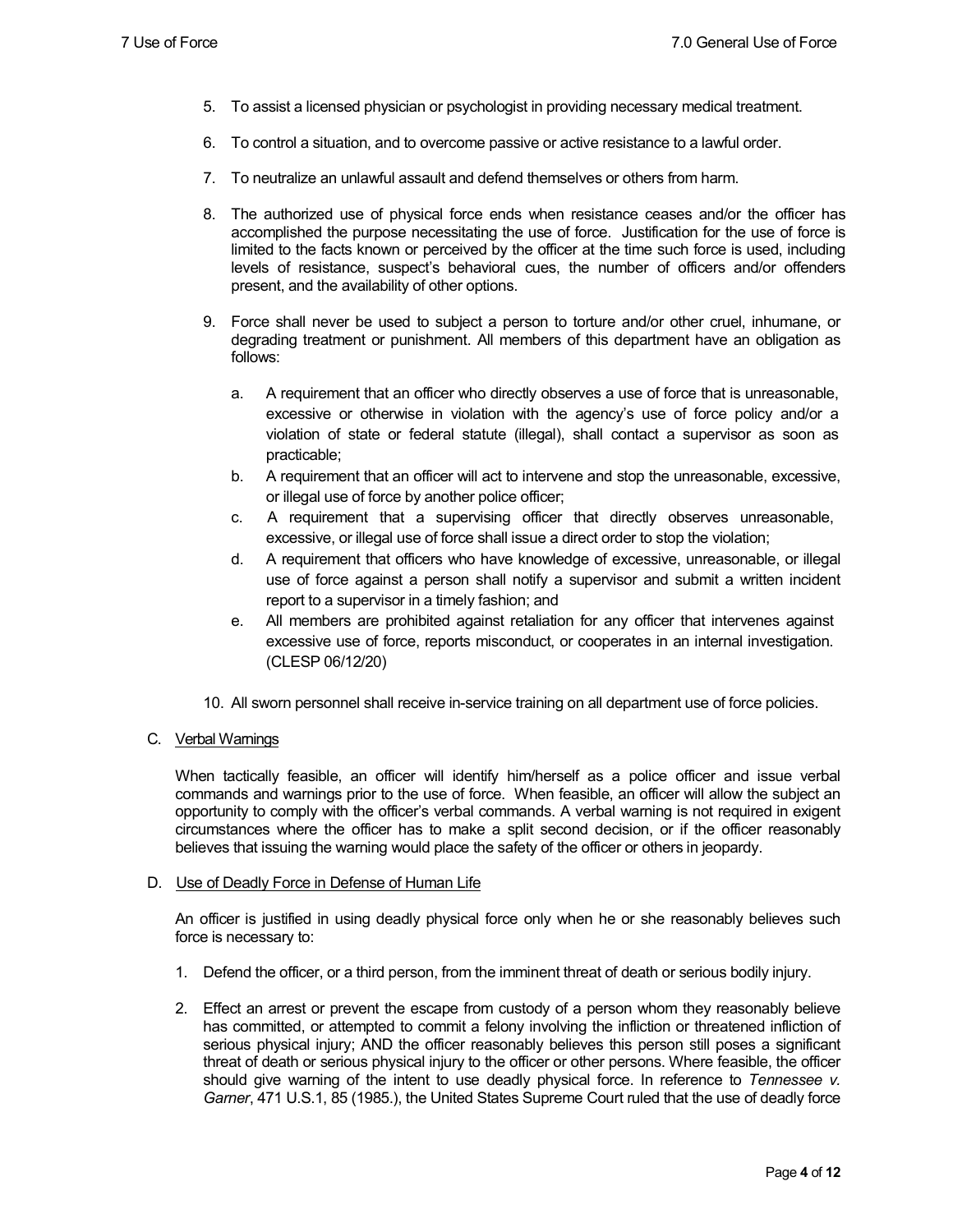to prevent the escape of a suspected felon violates the Fourth Amendment prohibition against unreasonable seizure if used against an apparently unarmed, non-violent suspect (the case involved a burglary suspect). The Supreme Court further stated that deadly force may be used against an offender who has attempted or committed an offense involving the infliction or threatened infliction of great bodily harm. Deadly force may not be used against an unarmed, non-violent, property crime offender. The United States Supreme Court decision went on to state that when an officer is justified in the use of deadly force he will, if feasible, first give a verbal warning. (Example: "Police Officer, Halt").

## E. Deadly Force Restrictions

## 1. Warning Shots Prohibited

 Officers are prohibited from discharging their firearms as a means of warning or frightening a person.

## 2. Shooting at or from Moving Vehicles

Officers are prohibited from discharging their firearms at or from a moving vehicle, motorcycle, or bicycle (collectively, "moving vehicle") unless officers reasonably believe deadly force is necessary to defend the officer or a third person from the use, or imminent use, of deadly force. For purposes of this policy, officers will not discharge their firearms at moving vehicles except under extreme circumstances. Such discharges will be rigorously scrutinized. Officers shall, as a rule, avoid tactics that could place them in a position where a vehicle could be used against them. When confronted with an oncoming, moving vehicle, officers must attempt to move out of its path, when possible, and should generally avoid placing themselves in situations where the use of deadly force is more likely*. (Public Act No.19-90)*

#### 3. Risk to Innocent Bystanders

When officers are about to discharge their firearms they should be aware of their field of fire, including the backdrop, so as to avoid creating an unnecessary, substantial risk of harm to innocent persons. Officers are prohibited from discharging their firearms when, based on the totality of the circumstances, discharging a firearm would constitute a greater risk to innocent human life than the subject's actions. (i.e. discharging a firearm into a crowd, or shooting into a building or through a wall, where the subject is not clearly identified and it is unknown if there are other occupants present.)

#### 4. Pointing Weapons

Officers are prohibited from drawing and pointing their firearms at or in the direction of a person, absent an objectively reasonable determination that the situation may escalate to the point where deadly force would be authorized under this policy. When it is determined that the use of deadly force is not necessary, officers shall, as soon as practicable, secure or holster their firearms. It is the rule of this Department that drawing a firearm and pointing it at a target is considered a use of force and must be documented as such.

#### 5. Use of Firearm to Dispatch Animals

Officers and Animal Control Officers may use deadly force against an animal that represents a threat to the officer or to public safety. Whenever possible, officers should advise the Emergency Reporting Center prior to using deadly force against a dangerous animal.

Deadly force may also be used as a humanitarian measure, where an animal is seriously injured and humaneness demands its immediate removal from further suffering. Officers and Animal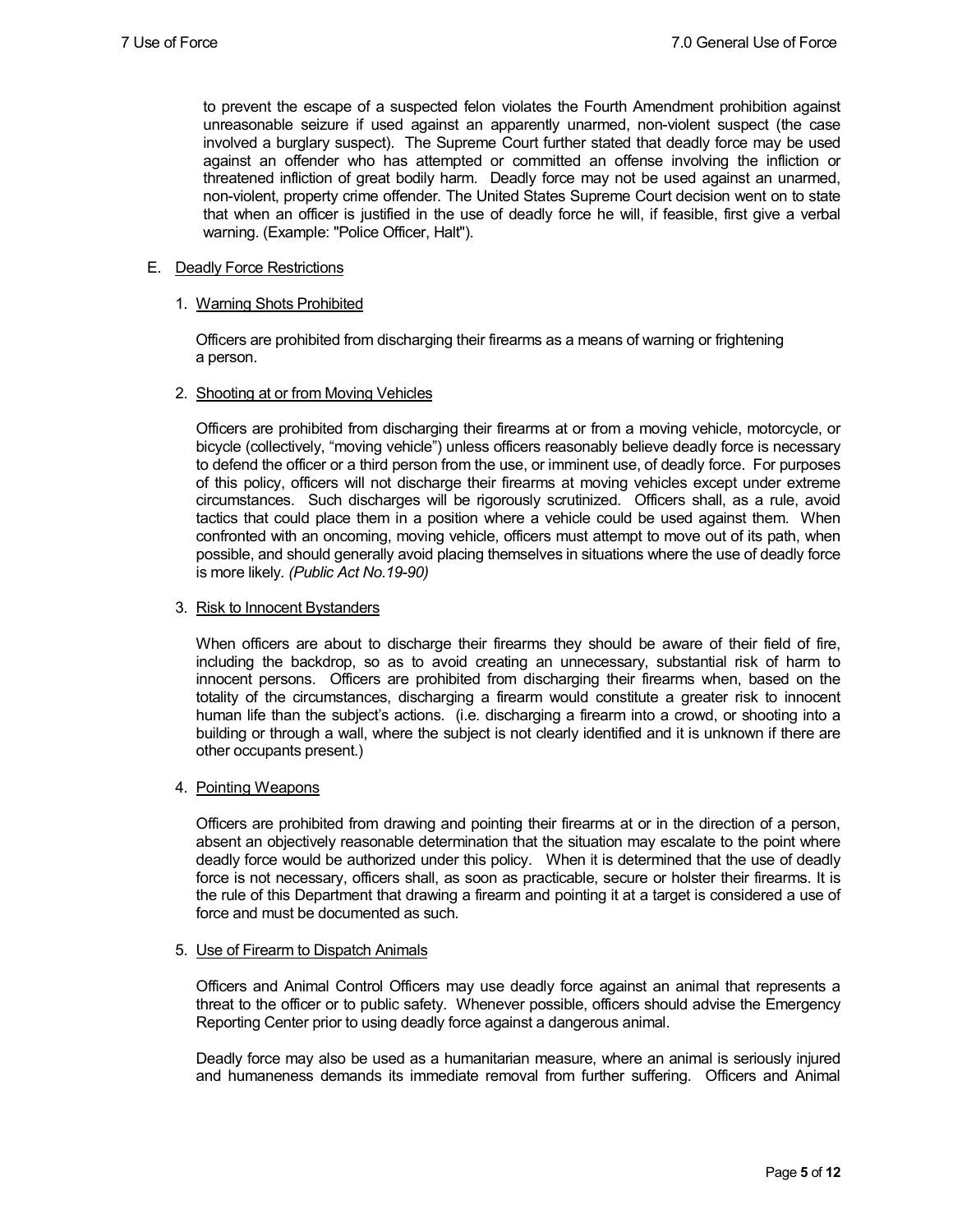Control Officers should seek the authorization of their supervisor and, whenever practical, authorization from the animal's owner, prior to dispatch.

#### 6. Use of Department Weapons for Training and Other Purposes

Officers may discharge their firearms for the purpose of practice, firearms training, when on the police range or other established shooting ranges, or when authorized by the Chief of Police to participate in law enforcement competition events.

#### 7. Use of Firearms While Under the Influence of Alcohol and/or Drugs

Officers shall not carry or use any firearms or weapons while impaired by alcohol, drugs, or any other medical condition that might interfere with their judgment or proficiency.

#### 8. Security, Storage, and Safe Handling of Firearms

Officers shall be trained in accordance with department guidelines, and shall obey all safety rules when handling any firearm or any other weapon. No person other than West Hartford Police Department Officers shall be permitted access to any department owned firearm, with the exception of: police officers from other jurisdictions in the official performance of their duty; for repair or maintenance as approved by the Department; or other circumstances with the express permission of the Chief of Police.

Officers will secure and store firearms, both on and off duty, in such a way as to ensure that no unauthorized person will have access to or gain control over the firearm. All department firearms kept at home must be secured in a safe place inaccessible to family members, especially children.

Whenever an officer is in the department and removes his/her handgun or other weapon, the item must not be left in the open and must be secured so that it is not readily accessible to civilians, suspects, victims, or witnesses.

#### F. Use of Non-Deadly Force

Officers shall only use weapons and control techniques that are issued and/or approved for use by the department. The use of Non-deadly force shall be limited to defensive and control purposes. Officers shall use only the reasonable amount of force necessary to overcome resistance or accomplish the police task. The use of Non-deadly force shall conform to applicable department standards of conduct, policies, procedures, and training. Officers shall not carry any non-deadly weapons, or employ any non-deadly techniques, prior to successfully completing the relevant departmentapproved training for each weapon or technique.

#### 1. Authorization to Use Non-deadly Force

Officers are authorized to use department approved, Non-deadly force techniques and authorized weapons to:

- a. Prevent the escape from custody, or to effect a lawful arrest, of a person whom the officer reasonably believes has committed an offense; or
- b. Protect or defend the officer or others from what he/she reasonably believes to be active resistance while effecting or attempting to effect an arrest, or while preventing or attempting to prevent an escape.

*NOTE: Nothing in this policy is intended to discourage officers from using a higher level of force whenever such force is necessary and objectively reasonable under the circumstances.*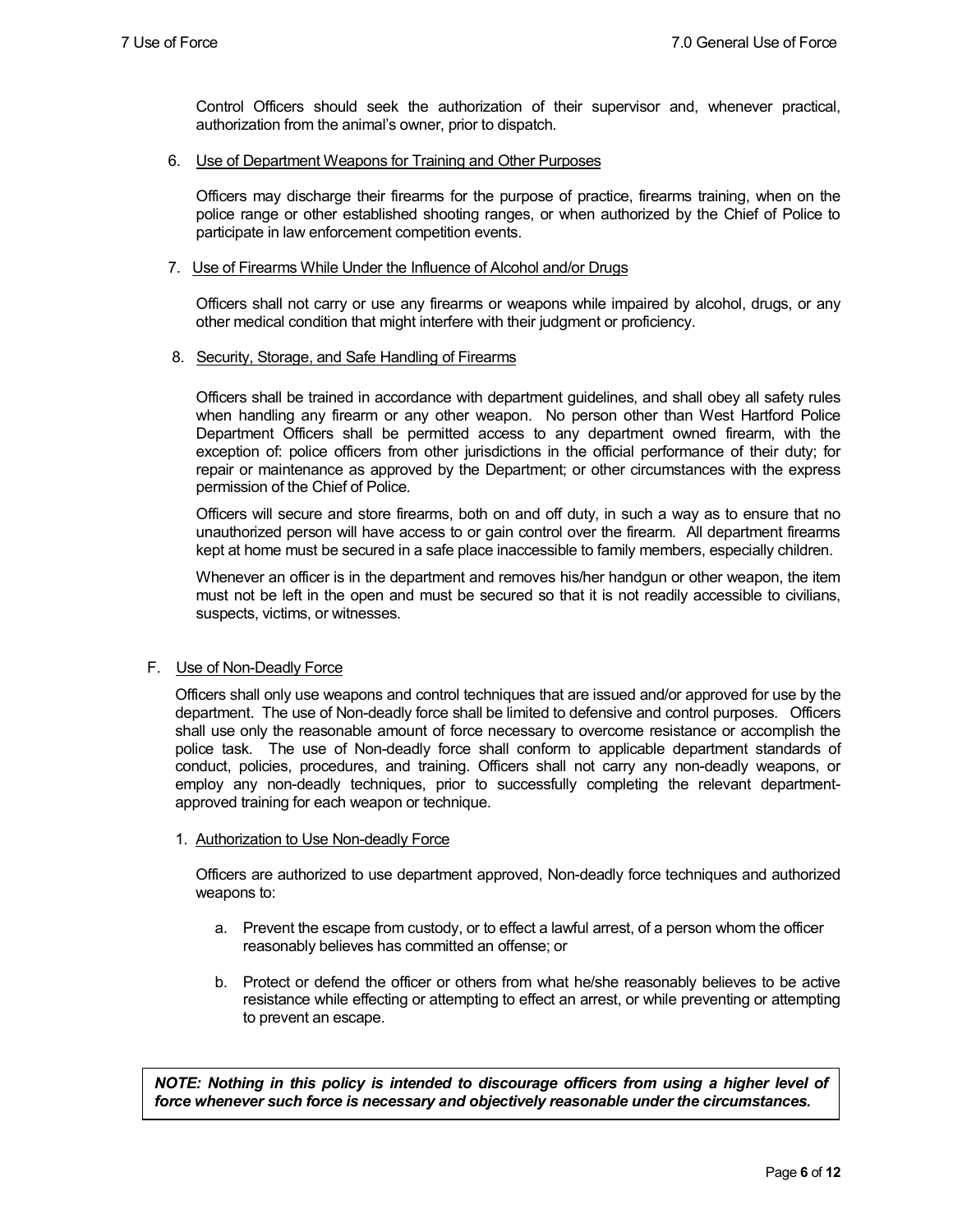## 2. Non-deadly Force Restrictions

The following tactics of non-deadly force are prohibited except in circumstances when **deadly force** is authorized by this policy:

- a. Any choke holds or neck restraints, with or without a device, that restricts a person's airway;
- b. Any strike with an impact weapon or object to a person's head or neck; and/or
- c. Any use of flashlights, radios, or any other items not issued or trained specifically as defensive weapons. In limited circumstances when a confrontation escalates suddenly and unpredictably, however, an officer may use any means or device at hand such as a flashlight, radio, and other issued equipment, to defend themselves, another person, or to bring a situation under control. This decision should be based on the circumstances surrounding the officer at the time, if the officer determines it was reasonably necessary to do so, as long as the level of defensive action is objectively reasonable given the existing circumstances.
- d. Force shall not be used against persons in handcuffs, except as objectively reasonable to prevent imminent bodily harm to the officer or another person or persons or to prevent attempted escape.

## 3. Impact Weapons

Authorized impact weapons may be used only when an officer is confronted with actual or imminent active aggression against him/herself or another person. (Refer to PRD 7.7 for specifics regarding the authorized use of an Impact Weapon.)

The use of a baton or similar instrument to strike a blow to a subject's arms or legs will be considered use of Non-deadly force. The use of any such items to intentionally strike a subject's head or neck is prohibited except where deadly force is authorized by this policy.

#### 4. Oleoresin Capsicum (OC Spray)

Authorized OC spray is an alternative to physical control techniques and the use of other intermediate weapons. As with any other use of force, however, OC spray must not be used indiscriminately or without justification. Officers must be able to articulate the reason(s) the subject was sprayed with OC spray.

OC spray shall be utilized as issued and authorized to prevent injury to the subject(s), officers and others. (Refer to PRD 7.7 for specifics regarding the authorized use of an OC spray.)

#### 5. Electronic Control Weapon

An Electronic Control Weapon (i.e., TASER®) is authorized for use when other Non-deadly options have been ineffective, or when it reasonably appears that such options will be ineffective in subduing the subject. Electronic Control Weapons shall only be used in situations where the subject is actively resisting or attempting to avoid arrest by escape and poses an imminent threat to the safety of him/herself, another person, or the officer. (Refer to PRD 7.7 for specifics regarding the authorized use of an electronic control device.)

#### G. Objectively Reasonable Force

The West Hartford Police Department issues officers several weapon systems to aid the officer when deciding to use force. Officers may choose from among the systems when the use force becomes necessary. Nothing in this policy should be interpreted to prevent any officer from making a choice of options in a particular order, or from moving between systems during the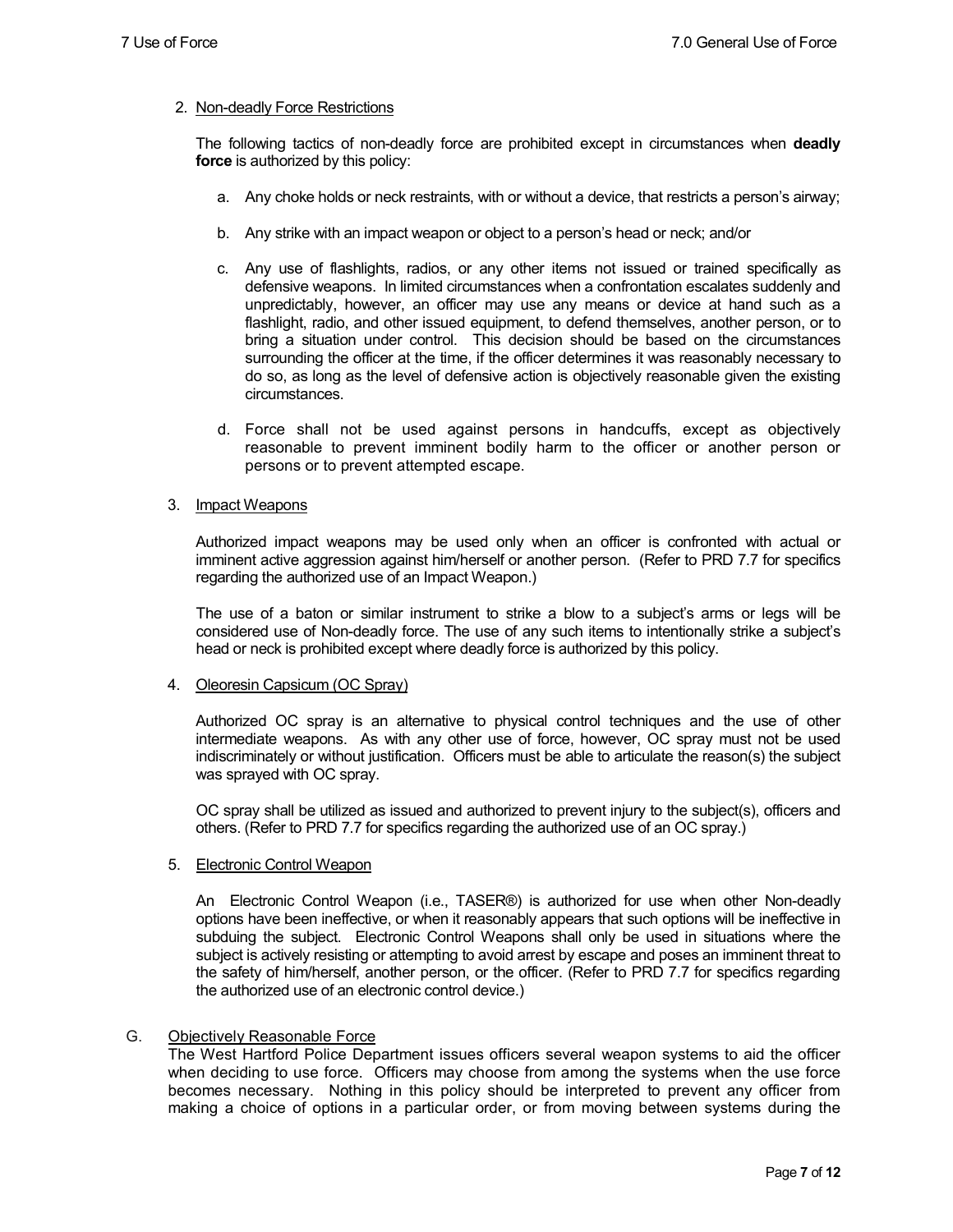course of an incident. This department employs the "Objectively Reasonable Force" standard as guidance in the appropriate and reasonable application of force. Examples are as follows:

- Officer Presence No force is used. Considered the best way to resolve a situation.
- Verbalization No force is used.
- Empty-Hand Control Officers use bodily force to gain control of a situation.
- Less-Lethal Methods Officers use less-lethal technologies to gain control of a situation.
- Lethal Force Officers use lethal weapons to gain control of a situation. Should only be used if a suspect poses a serious physical threat to the officer or another individual.

#### H. Authorized Systems

In an effort to apply the least amount of force in any given situation, West Hartford Police Department trains sworn personnel in various systems. The authorized systems are:

- Hands on techniques or holds
- Handcuffs, belly bands, leg shackles, zip ties, and nylon restraint bands
- Oleoresin Capsicum sprays (OC Spray)
- Batons or striking devices
- Conducted Electrical Weapons (CEWs),
- **Pistols**
- **Shotguns**
- Rifles
- Other specialized weapons systems used by special service units.
- Weapons of opportunity
	- $\circ$  A weapon of opportunity may include any object available to an officer. Weapons of opportunity should not be used unless necessary to protect the officer or others and the officer cannot avail themselves of an authorized weapon.
	- $\circ$  Flashlights similarly should not be used as weapons unless necessary to protect the officer or others and the officer cannot avail themselves of an authorized weapon.
- Choke holds may only be an option if an officers finds themselves in a deadly force situation. Officers attempting to control aggressors or taking persons into custody must be aware of two types of situations as follows:
	- a. Whenever a person is taken into custody, officers are required to take affirmative steps to safeguard the in-custody individual from falling victim to "Positional Asphyxia". Consider positioning the subject in an upright sitting or standing position so they are able breath adequately.
	- b. Officers should understand that there may be exceptional situations where a subject may be displaying signs of "Excited Delirium" and many of the systems listed under section H. of this PRD may not be effective.

West Hartford Police Officers will receive continuing training on both "Positional Asphyxia" and "Excited Delirium".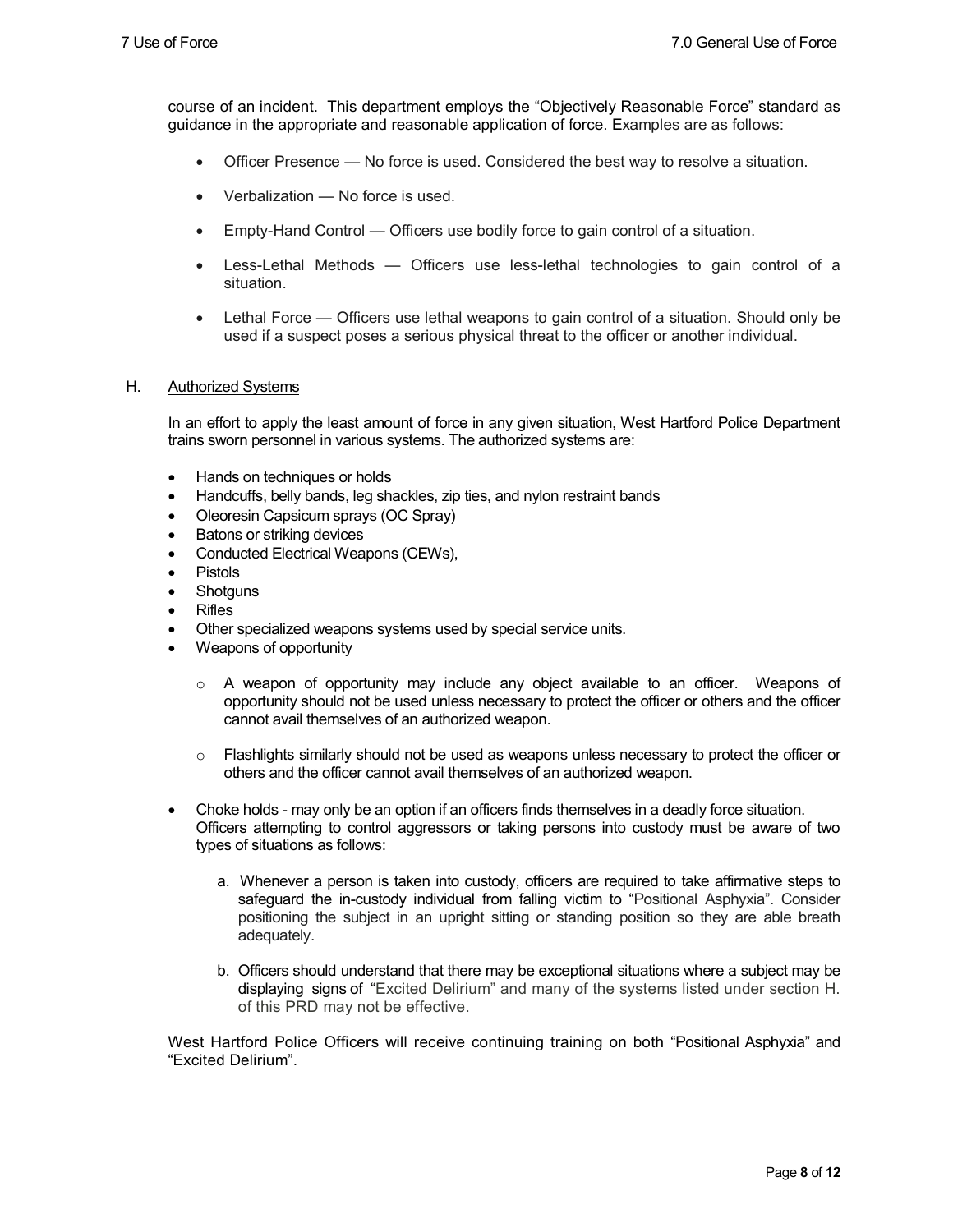## J. Training and Qualifications

In addition to training required for firearms qualification, officers shall receive department authorized training designed to simulate actual situations and conditions and, as otherwise necessary, to enhance officers' discretion and judgment in using deadly and non-deadly force in accordance with this policy.

- 1. All training, including remedial training, will be documented.
- 2. All officers shall, at least annually, receive in-service training for all lethal weapons and training in the department's use of force policy and related case law updates. All officers qualified in the use of impact weapons, OC spray, electronic control weapons, and control techniques shall, at least every two years, re-qualify on such weapons or techniques under the instruction of a certified instructor.
- 3. Training and proficiency results for any authorized weapon will be documented in the training files. Officers must demonstrate proficiency with weapons in compliance with the Police Officer Standards and Training Council (POSTC) requirements.
- 4. All officers who fail to demonstrate the required proficiency with department issued weapons shall receive remedial training. Remedial instruction for department issued firearms shall follow the department's firearms policy.
- 5. An officer failing to demonstrate proficiency with a weapon shall not return to duty with that weapon until such time as proficiency is demonstrated and documented.
- 6. Only officers demonstrating proficiency in the use of department-authorized weapons shall be approved to carry such weapons.
- K. Provide Medical Aid
	- 1. Any time a person has visible injuries or complains of being injured as a result of force used against him/her by an officer, the officer must take appropriate actions to provide medical care for the injured person. This includes providing first aid, requesting emergency medical services, and/or arranging for other transportation to a hospital or emergency medical facility.
	- 2. Officers shall be trained in proper treatment procedures for persons exposed to chemical sprays and the effects of other less-lethal force. If the person is offered and/or refuses treatment, this refusal shall be recorded in the police report, along with all relevant information. In addition, the officer will also notify their supervisor as soon as practical. If warranted, the supervisor will arrange to have photographs taken of the person's injuries or lack thereof and those photographs will be attached to the police report.

# L. Use of Force Reporting

1. Officer's Responsibilities:

When an officer finds it necessary to use force to affect an arrest, or for any other law enforcement purpose, whether on duty or off-duty, that officer shall:

- a. Notify a supervisor of the incident as soon as circumstances allow.
- b. The officer(s) using force will document the usage in an incident report and accompanying additional reporting forms as appropriate. The report should include witness information and, if possible, statements. Back-up officers on scene will complete a supplemental report.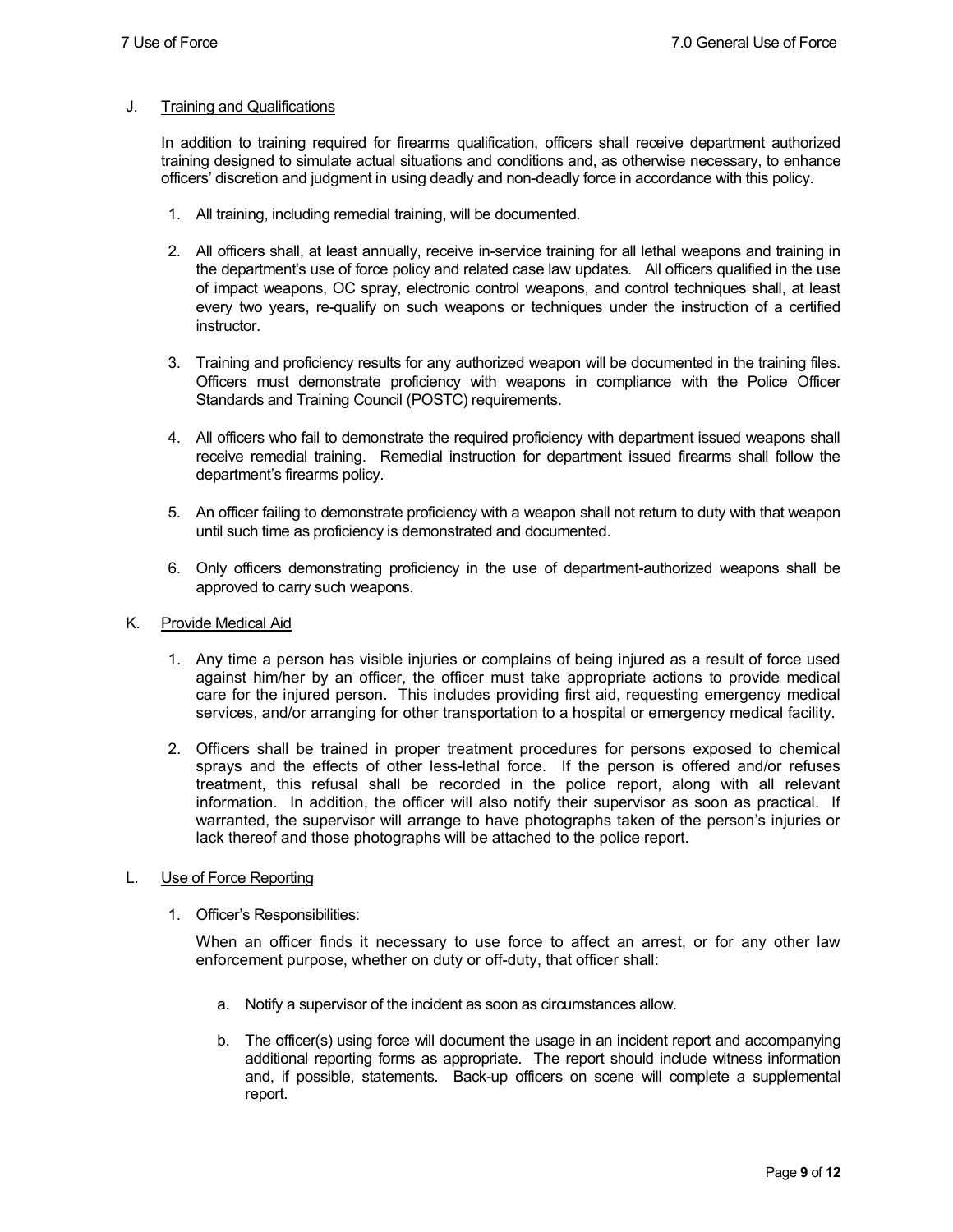- c. Officers who actually use force that rises above **compliant handcuffing** shall complete a State of Connecticut – POSTC Use of Force Report.
- d. When multiple applications of force are required, or multiple types of force are required, each application type and deployment cycle should be documented regarding the continuing circumstances that necessitated the additional force application or deployment cycle.
- e. If the application of force creates breaks in the skin or there is other visible injury, photographs will be taken. Officers should also consider photographs even if there is no apparent injury.
- f. Any data collected by use of force devices, or by body or dash mounted cameras will be downloaded from the devices or cameras and a copy of the download report or a notation will be added to the incident report by the officer(s) detailing that the evidence was downloaded.
- 2. The State of CT Use of Force Form will be reviewed as follows:
	- a. Patrol Shift Commander
	- b. Training Division Commander- review and attach to NEXGEN report
	- c. Division Commander of the employee
	- d. Assistant Chief of Operations (identified questionable incidents)
	- e. Chief of Police (incidents involving improper conduct)
- 3. Shift Supervisor's Responsibilities:
	- a. When a use of force incident occurs, the Shift Commander or designee, has the primary responsibility to make certain that all necessary Use of Force Report Forms are properly completed, reviewed for accuracy, and submitted as required by officers under their command. The Supervisor will sign the report and forward it to the Training Division Commander.
	- b. If the use of force involves an officer who did not report to a Patrol Supervisor at that time, the officer's Unit Supervisor shall review and sign the supervisory portion of the report. Supervisors involved in a use of force incident will forward the *Use of Force Report Form* to the Training Division Commander and then to the respective Division Commander for review.
	- c. When an on-duty or off-duty employee has been involved in a use of force incident, which has resulted in death or serious injury to any person, the Shift Commander will immediately report the incident to the Chief of Police, via the chain of command. This also includes those cases where any firearm is accidentally or purposefully discharged which results in injury or death to any person.
- 4. Training Division:
	- a. All *Use of Force Report Forms* are forwarded to the Commanding Officer of the Training Division for review and recording into the Use of Force database. Any apparent policy violations will be forwarded to the employee's Division Commander and the Assistant Chief of Operations for review.
- 5. Office of the Chief:
	- a. The Assistant Chief of Operations will review the *Use of Force Report Form* to determine:
		- 1) Whether the action was consistent with policy and procedure;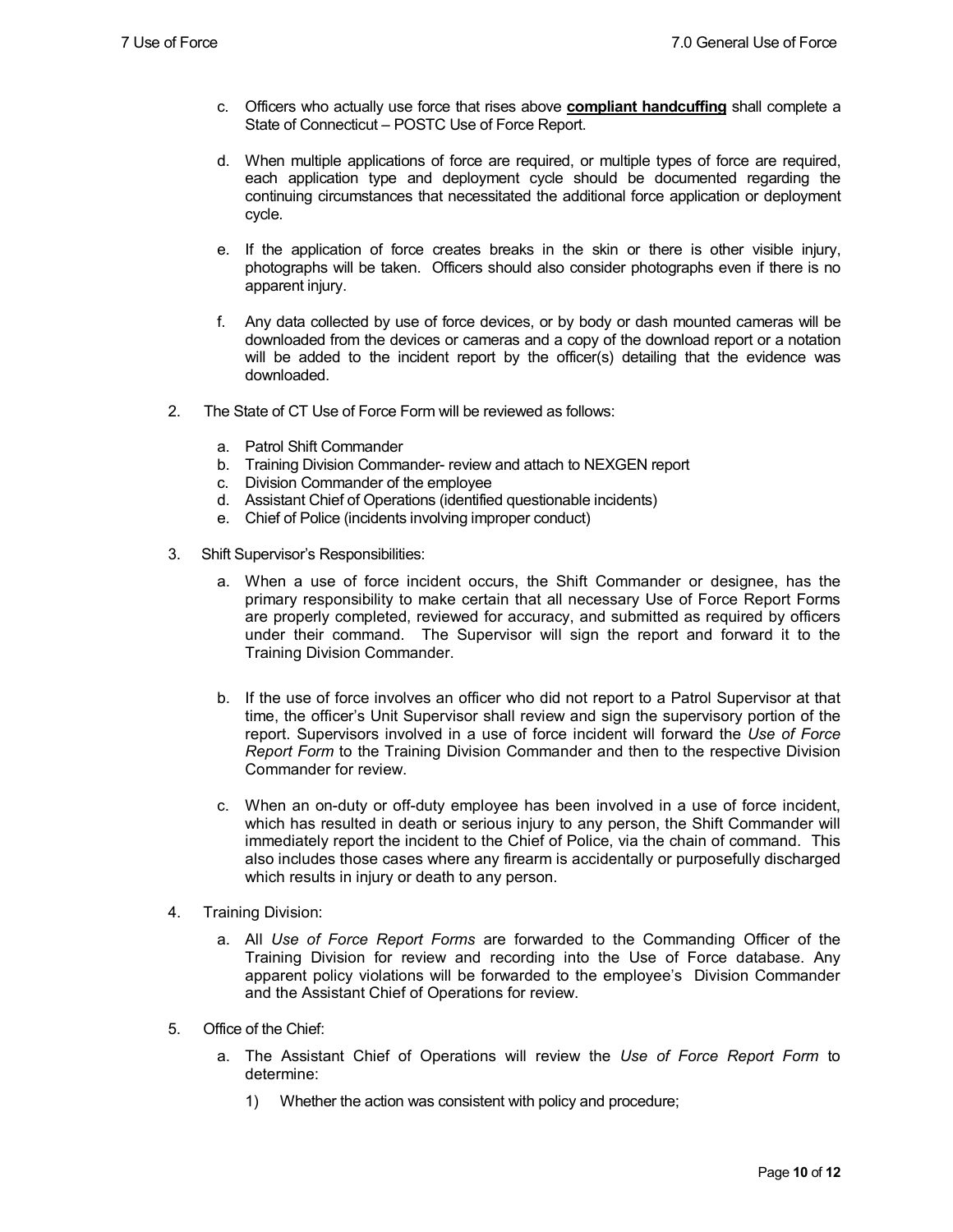- 2) Whether the action warrants further administrative review/investigation; and
- 3) Recommendations on equipment upgrades, training, and/or policy issues, if applicable.
- b. The Assistant Chief of Operations may confer with department instructors / trainers who specialize in the field of force used, as needed. The Chief of Police will be informed about any incident that may not be consistent within policy and procedure or indicates the action warrants further administrative review / investigation.
- c. In all cases where an officer's action is determined to be a violation of this PRD but *not* a violation of state law, this distinction shall be made clear in all public discussion of such incidents and in any disciplinary action which may result.
- d. The Commanding Officer of the Training Division will conduct an annual analysis of all "Use of Force" incidents and provide a comprehensive report to the Chief of Police.

#### M. Maintenance and Accountability For Weapons:

- 1. The department armorer(s) will maintain a list of all approved weapons and ammunition that will be made available to all employees. The armorer will also maintain inventory reports for all weapons authorized by the agency and update inventories annually.
- 2. All weapons will be inspected by a qualified armorer or weapons instructors for proper functionality prior to issuance to an officer. Only weapons and ammunition authorized by the agency may be used by agency personnel in the performance of law enforcement duties.
- 3. At each training session for lethal or less lethal weapons, the armorer or instructor will conduct an inspection of all weapons assigned to each officer present and confirm that:
	- a. The weapons are properly assigned to the officer carrying the weapon.
	- b. That the weapons (lethal and less- lethal) are in working order; and
	- c. That inventory records accurately reflect weapons assigned to individual officers.
- 4. The procedures listed above will also apply to any weapons authorized by the agency for off-duty carry.
- 5. Whenever a department weapon is found to be unsafe or not functioning properly, it will be immediately turned in by the officer and the officer will be issued a replacement. The Training Division will maintain an inventory of replacement firearms and assure such firearms are available for issuance when needed.

#### N. Post Use Procedures / Medical Attention:

- 1. If force is needed, officers should bring the subject under control and secure the subject in a manner that is as safe and expeditious given the conditions or situation.
- 2. When a subject is injured through any use of force, the officer shall offer the injured party medical assistance when such medical assistance is reasonably necessary. In the case of obvious physical injury or when otherwise prudent, the officer shall request medical services.
- 3. The officer must also be cognizant of any medical regulations or guidelines regarding the use of CEW's asserted by any medical authority having jurisdiction over the agency if the CEW is used.
- 4. If force was applied to sensitive areas such as the groin, eye, female breasts, and face or neck, officers shall evaluate the subject or have medical personnel respond to the scene to evaluate the